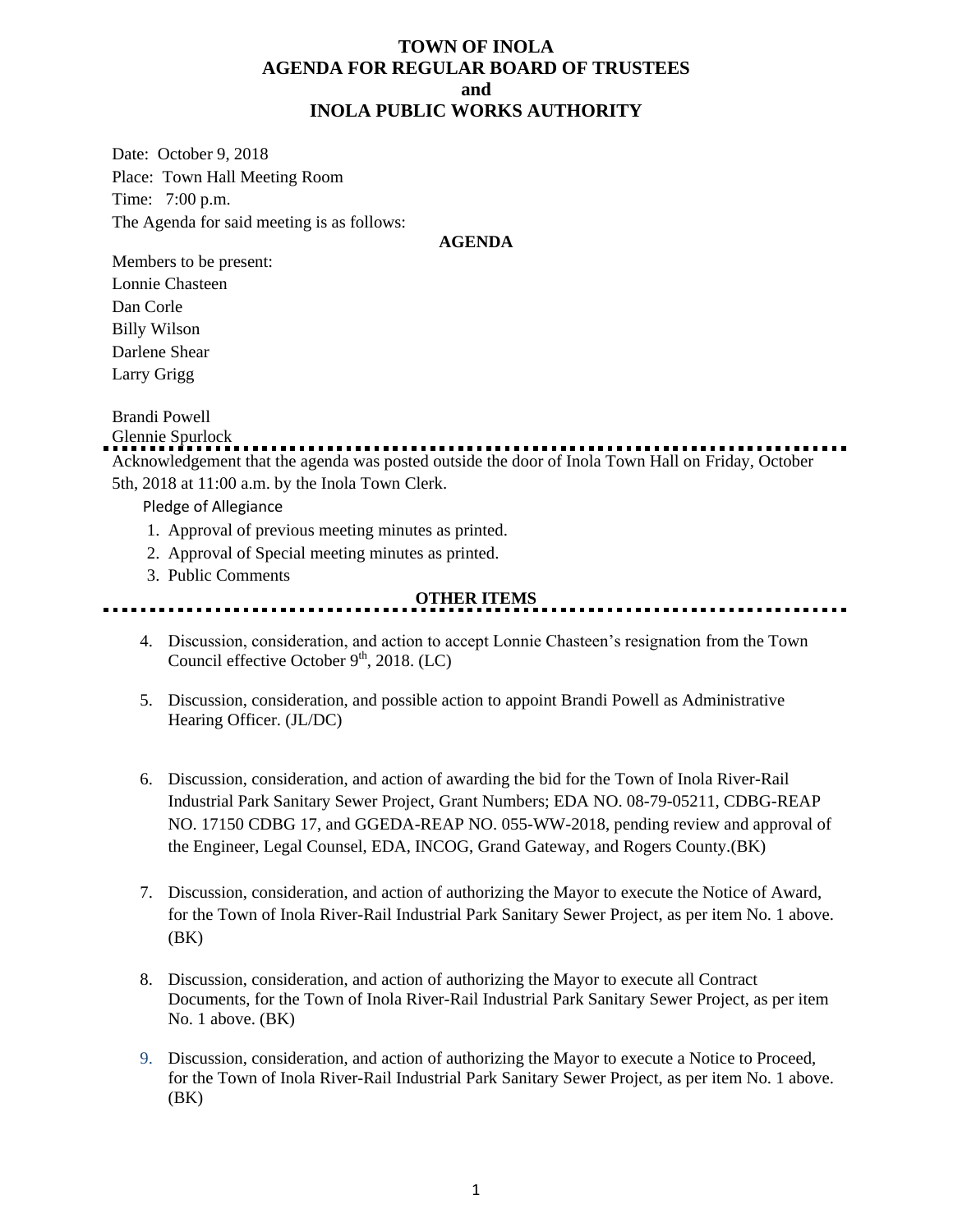# 10. Discussion, consideration, action regarding a Interlocal Agreement for Governmental Services

between the Board of County Commissioners of Rogers County, Oklahoma, and the Town of Inola Planning and Zoning. (JIM LOLLER)

#### **STREET, PARK AND CEMETERY**

### **POLICE AND FIRE**

- 11. Discussion, consideration and action to increase the Fire Departments Budget. (DC)
- 12. Discussion, consideration, and action for the Fire Department to purchase a defibrillator, not to exceed \$6000.00. (DC)
- 13. Discussion, consideration, and action to pay the Police Department up to 20 extra hours, straight time, per pay period. (DC)
- 14. Discussion, consideration, and action regarding Resolution for INCOG REAP Grant for the Inola Fire Department. (BG)
- 15. Discussion, consideration, and action for the Fire Department to purchase a water tank for squad 1 not to exceed \$5000.00. (DC)

## **FINANCE AND AUDIT**

- 16. Treasurer's Report.
- 17. Discussion, consideration, and action on which account to pay Rogers County Planning Commission for Plan reviews for Sofidel. (DC)
- 18. Discussion, consideration, and action on which account to pay Rogers County for the Solid Waste Disposal Program. (DC)
- 19. Motion to go into PWA.
- 20. Return from PWA.
- 21. Approval of purchase orders as initialed.

# **MAYOR'S COMMENTS**

22. Motion to adjourn.